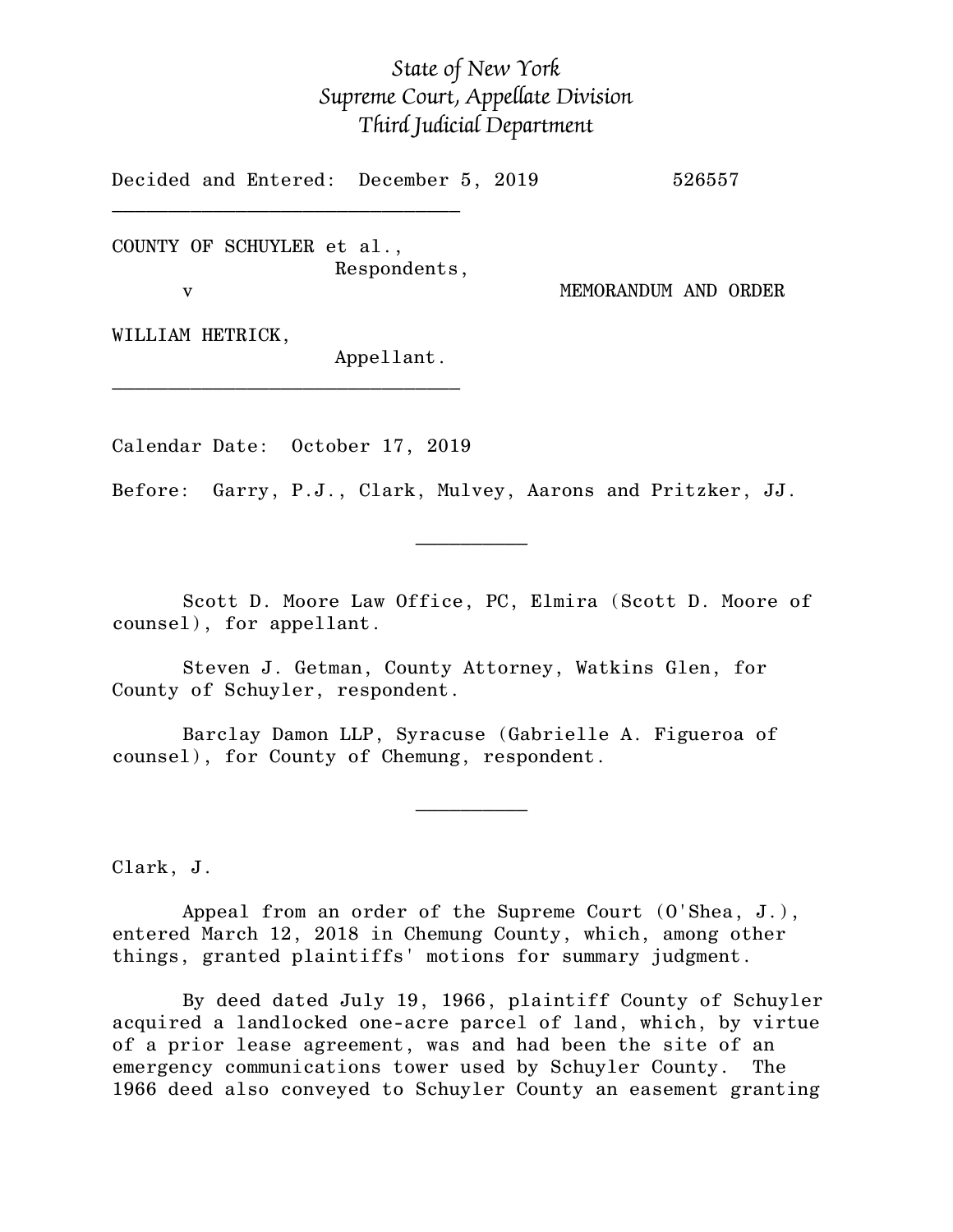## -2- 526557

it a right-of-way for ingress and egress "along the existing farm lane" located on the servient property – now owned by defendant – "for the construction, operation, maintenance, repair and/or removal of [the] subject tower and attendant equipment therefor." In addition, the deed imposed certain restrictions on the use of the one-acre parcel, including, as relevant here, that "[t]he premises . . . be used for the purpose of erecting towers and radios for voice communication, for the County of Schuyler, it's [sic] governmental departments and agencies and other political subdivisions now cooperating in and using it's [sic] various radio systems, only."

In 2012, as the communications tower and related infrastructure was nearing the end of its useful life, Schuyler County and plaintiff County of Chemung sought and obtained grants to upgrade the communications system at the tower site and subsequently entered into contracts with Motorola Solutions, Inc. for the purchase, construction and installation of a new communications tower. After learning of plaintiffs' plans in early 2014, defendant wrote a series of letters to Schuyler County's Emergency Management Department, wherein he objected to the construction and installation of the new tower. In response, Schuyler County maintained that the radio tower project fell within the purview of the 1966 deed restrictions, and plaintiffs continued to move forward with demolition of the old tower and construction of the new tower. The dispute thereafter escalated between the parties and, by September 2014, defendant had barricaded and locked plaintiffs' access to the right-of-way, thereby frustrating plaintiffs' ability to construct the new tower.

Plaintiffs commenced this action seeking, among other things, an order declaring that they have a right of ingress and egress over the easement burdening defendant's property, directing defendant to remove all barriers and obstructions to the right-of-way and permanently enjoining defendant from interfering with their use and enjoyment of the tower site and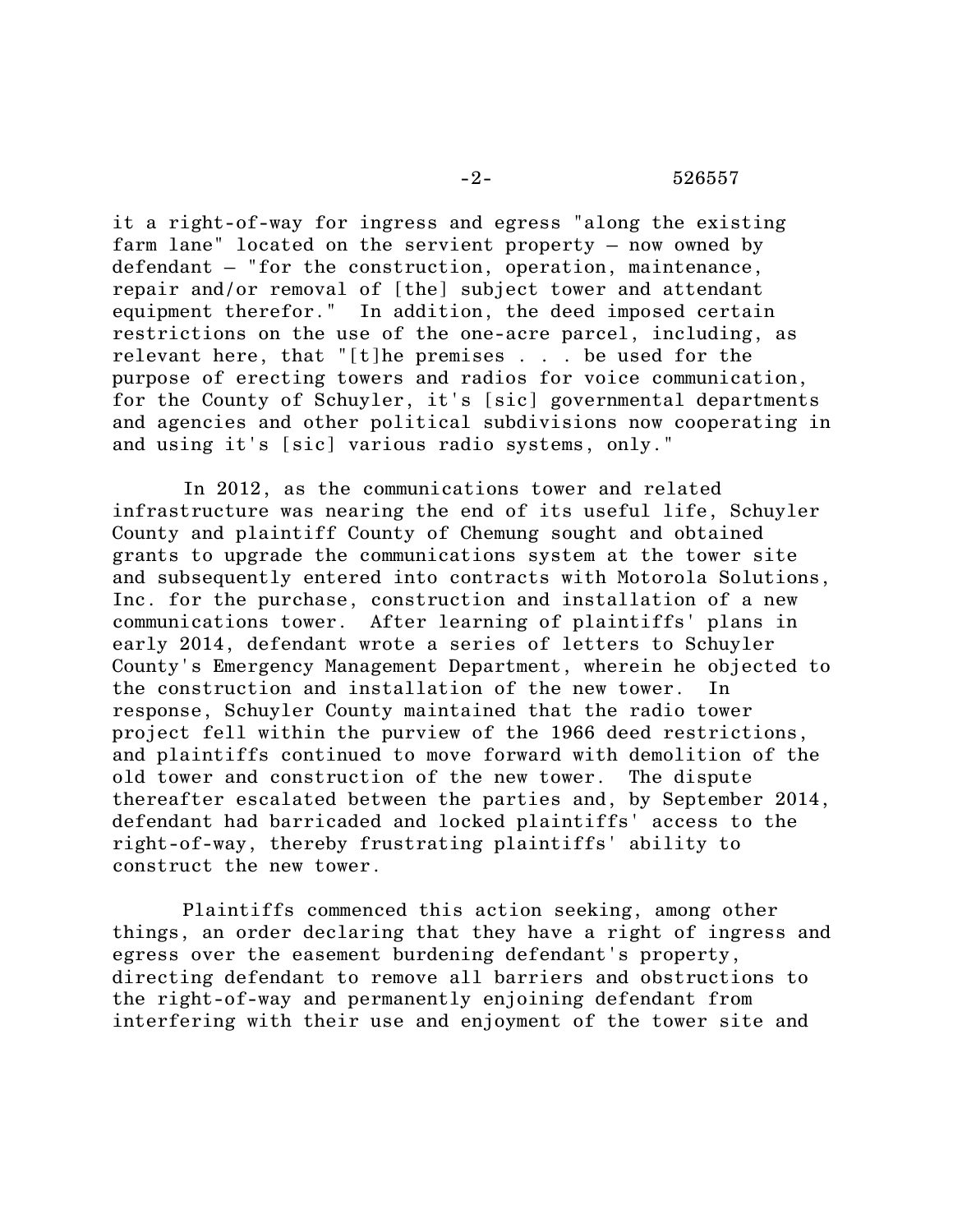## -3- 526557

the right-of-way. <sup>1</sup> Plaintiffs simultaneously moved for a temporary restraining order and preliminary injunction directing defendant to remove the obstructions to the right-of-way and enjoining him from further obstructing their access to the tower site, and Supreme Court ultimately granted that application. Defendant thereafter answered the complaint and interposed several counterclaims and affirmative defenses alleging that plaintiffs were acting in violation of the deed restrictions and trespassing on his property by, among other things, using the right-of-way beyond its prescribed width. Following discovery, plaintiffs moved, and defendant cross-moved for summary judgment. Supreme Court granted plaintiffs' motions for summary judgment and denied defendant's cross motion, prompting this appeal.

Defendant maintains that Chemung County is prohibited from using the tower site because it is not, as required by the 1966 deed, a governmental department, agency or political subdivision of Schuyler County. The restrictive covenant at issue ambiguously states that the land is to "be used for the purpose of erecting towers and radios for voice communication, for the County of Schuyler, it's [sic] governmental departments and agencies and other political subdivisions now cooperating in and using it's [sic] various radio systems, only." Defendant's interpretation of this restriction – that is, that use of the land is limited to Schuyler County and its governmental departments, agencies and political subdivisions – is certainly plausible. However, the covenant is also susceptible to the alternate and, in our view, more likely interpretation that other political subdivisions of the state, such as nearby counties, may use the land if they were cooperating in and using the radio systems at the time of the conveyance. Given that the law favors the free and unencumbered use of real property and that courts must adopt the less restrictive interpretation when a restrictive covenant is equally susceptible of two interpretations (see Premium Point Park Assn. v Polar Bar, Inc., 306 NY 507, 512 [1954]; Turner v Caesar, 291 AD2d 650, 651

 $\overline{\phantom{a}}$ 

<sup>1</sup> Brian Wallenbeck was also named as a defendant in the complaint. However, the action was discontinued against him by stipulation and the caption was amended accordingly.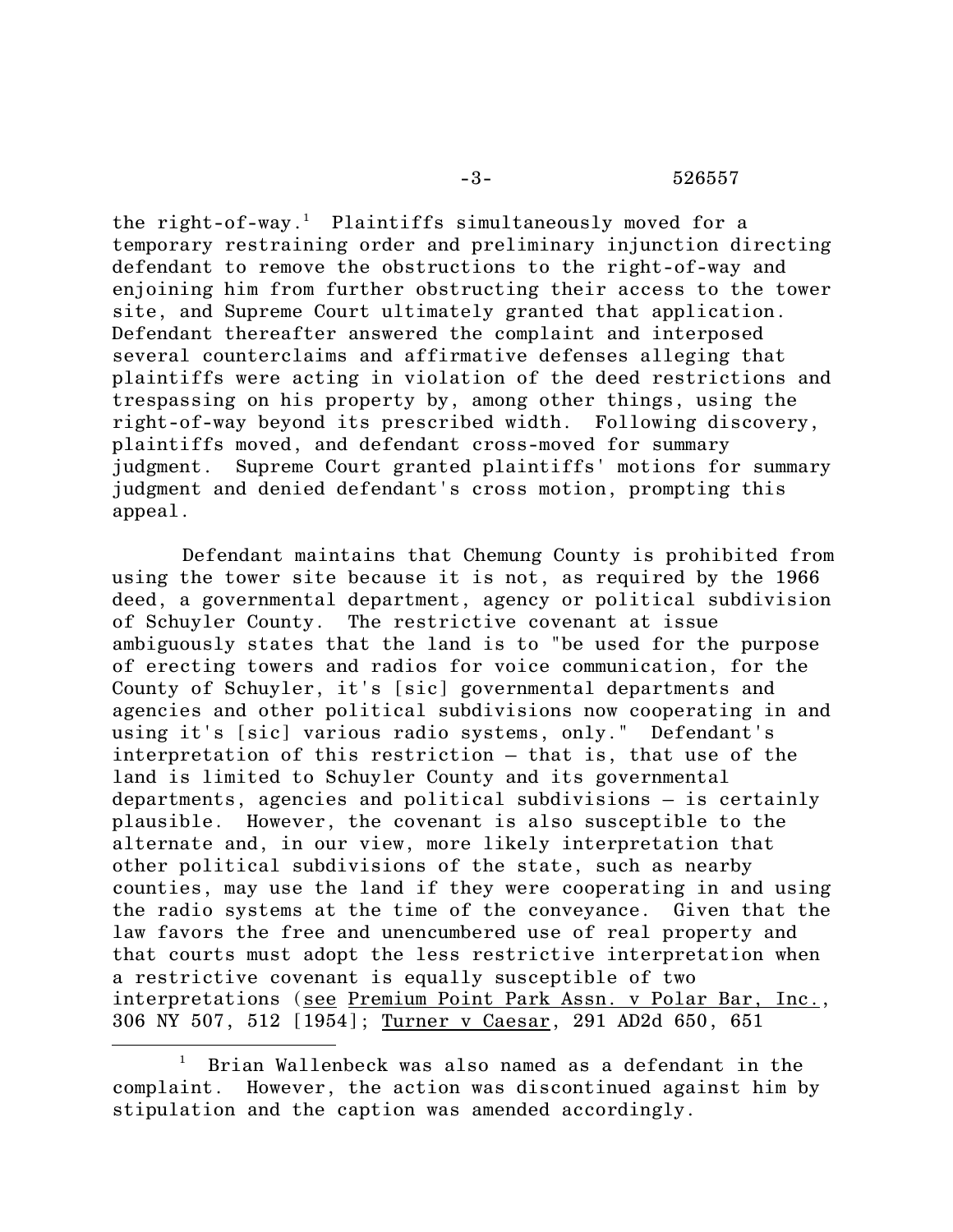[2002]), we reject defendant's interpretation in favor of the less restrictive one allowing Chemung County's use of the tower site, provided that it was cooperating in and using the radio systems at the time of the conveyance (see Ernie Otto Corp. v Inland Southeast Thompson Monticello, LLC, 91 AD3d 1155, 1156 [2012], lv denied 19 NY3d 802 [2012]; Gitlen v Gallup, 241 AD2d 856, 858 [1997]).

With this construction in mind, we turn to the question of whether plaintiffs have, as defendant asserts in his counterclaims, violated the deed's restrictive covenants. Defendant first contends that, at the time of the conveyance in 1966, Chemung County was not "cooperating in and using [the] various radio systems" and, therefore, is precluded from using the tower site today. Defendant also alleges that, in contravention of the restrictive covenant, plaintiffs are using the radio tower for more than just "voice communication."

On the issue of whether Chemung County was cooperating in and using the radio systems at the time of the conveyance, plaintiffs submitted prima facie evidence establishing that, at the time of the conveyance, the tower's radio systems were being used by Schuyler County and Chemung County for the purpose of providing mutual emergency aid. Plaintiffs similarly produced prima facie evidence establishing that the tower site is being used solely for voice communication. Specifically, plaintiffs submitted affidavits from two experts, who each averred that the new tower is used solely for the transmission of voice communication and that the new tower does not have the capability to transmit informational data, as defendant contends. As plaintiffs came forward with prima facie evidence of their compliance with the deed's restrictive covenants, the burden shifted to defendant to establish a violation by clear and convincing evidence or to raise a triable issue of fact (see Dever v DeVito, 84 AD3d 1539, 1543 [2011], lv dismissed 18 NY3d 864 [2012], lv denied 21 NY3d 861 [2013]; Turner v Caesar, 291 AD2d at 652).

On the issue of whether Chemung County was cooperating in and using the tower's radio systems at the time of the July 1966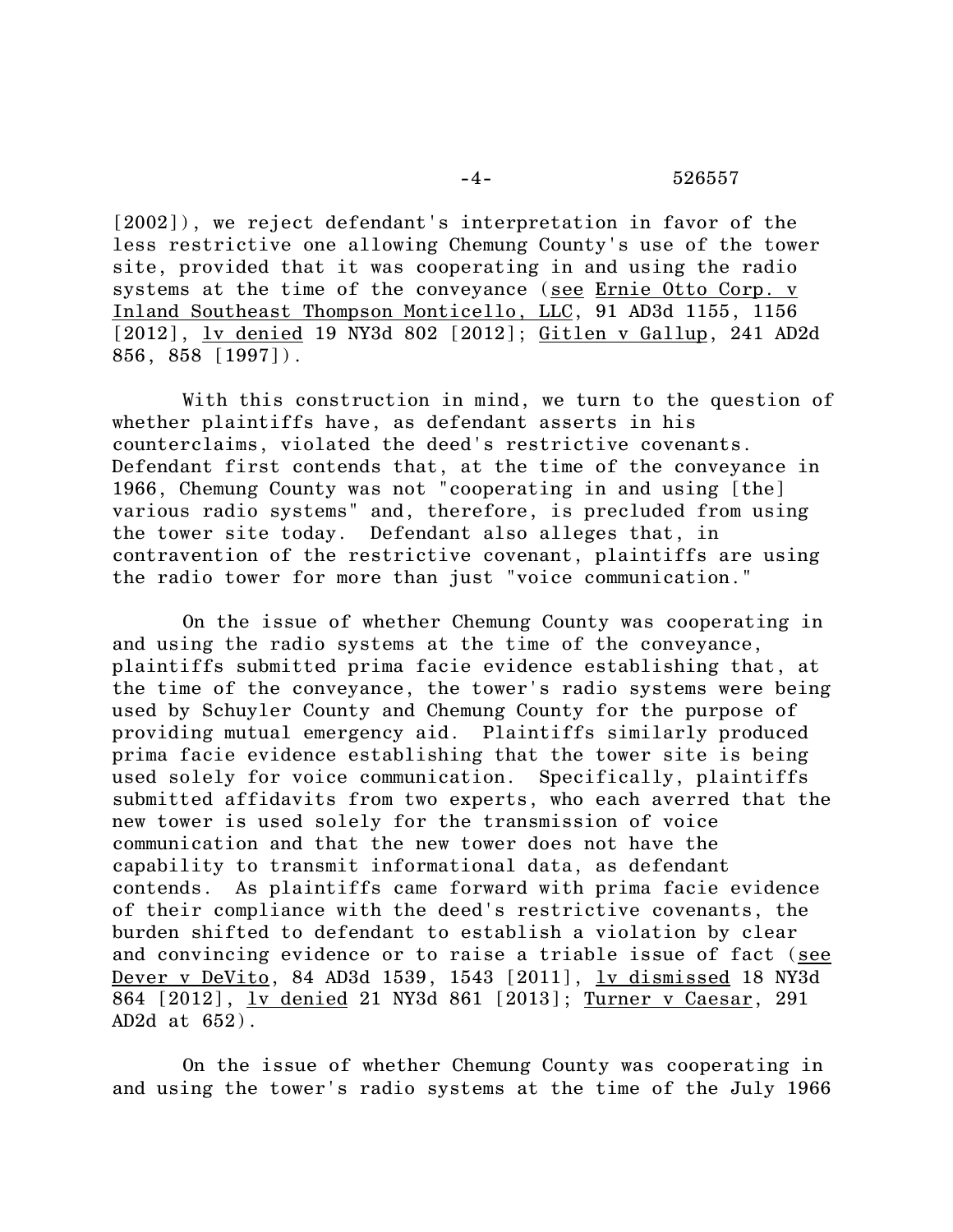## -5- 526557

conveyance, defendant failed to raise a question of fact. Defendant similarly failed to come forward with sufficient proof in admissible form<sup>2</sup> to raise a question of fact on the issue of whether the new tower is being used for more than voice communication (see Village of Waterford v Amna Enters., Inc., 27 AD3d 1044, 1046 [2006]; Colvin v Maille, 127 AD2d 926, 926-927 [1987], ly denied 69 NY2d 611 [1987]). Accordingly, with respect to whether plaintiffs have complied with or are violating the deed restrictions, Supreme Court properly granted summary judgment in favor of plaintiffs.

Supreme Court also properly granted plaintiffs summary judgment dismissing defendant's counterclaim for trespass. Initially, to the extent that defendant's trespass counterclaim is premised upon Chemung County's use of the tower site, such argument fails because, as discussed above, such use does not constitute a violation of the deed's restrictive covenants. To the extent that the counterclaim is premised upon plaintiffs allegedly traversing beyond the prescribed width of the rightof-way, plaintiffs came forward with prima facie evidence refuting that allegation, and defendant failed to raise a triable issue of fact in opposition (see Mangusi v Town of Mount Pleasant, 19 AD3d 656, 657 [2005]; compare Julia Props., LLC v Levy, 137 AD3d 1224, 1225 [2016]). Accordingly, as we discern no basis upon which to disturb Supreme Court's determination, we affirm the order from which defendant appeals.

Any arguments not expressly addressed herein have been reviewed and found to be without merit.

Garry, P.J., Mulvey, Aarons and Pritzker, JJ., concur.

 $\overline{\phantom{a}}$ 

<sup>2</sup> Defendant submitted an unsworn affidavit from a telecommunication expert, who merely speculated about the potential use of the new equipment and did not dispute that it is currently being used solely for voice communication.